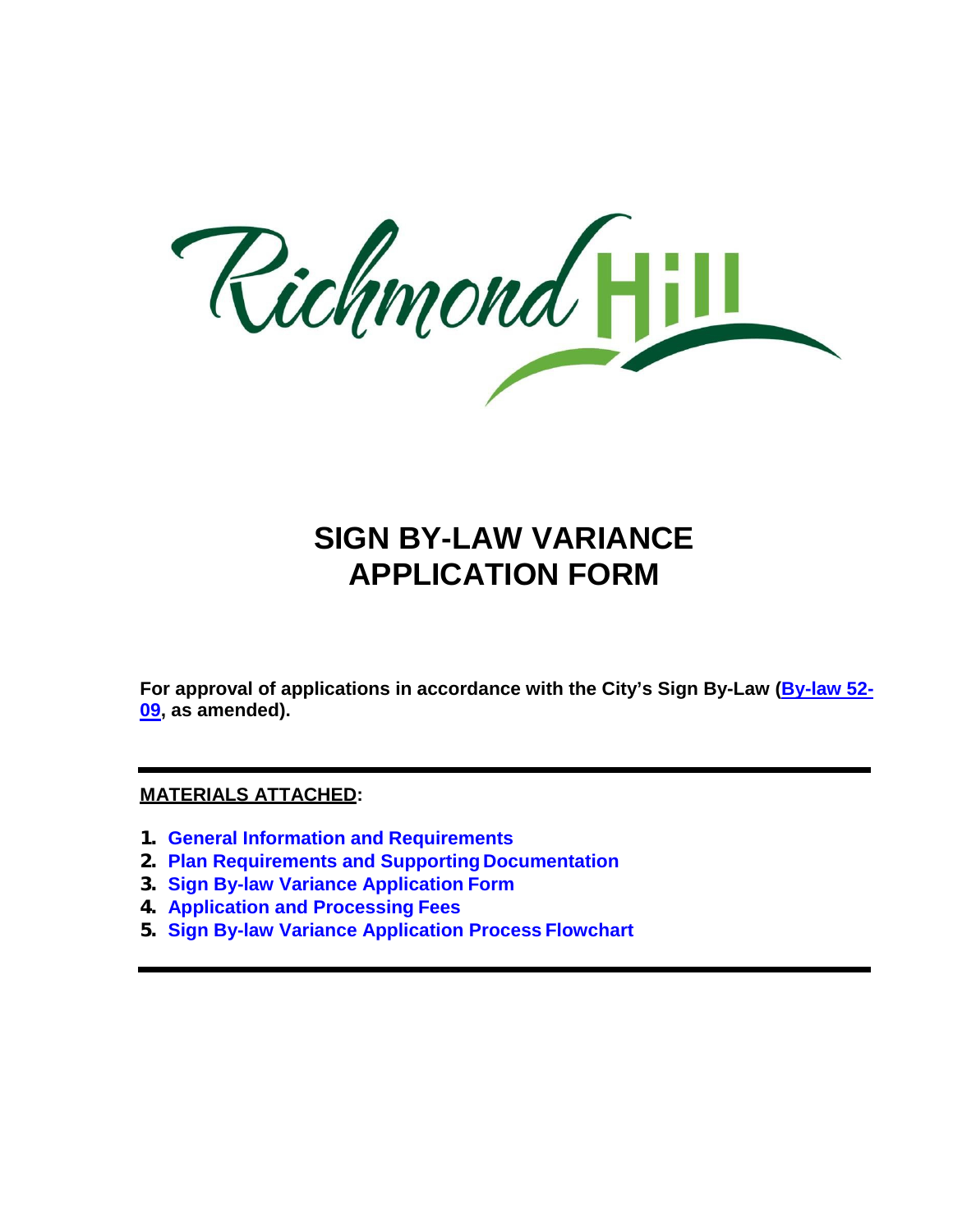

#### **CITY OF RICHMOND HILL SIGN BY-LAW VARIANCE APPLICATION**

## **GENERAL INFORMATION**

Persons seeking approval for a variance/amendment to the City's Sign By-Law By-Law 52-09, as amended) must submit a Sign By-Law Variance Application to the Planning and Infrastructure Department. In considering the application, the City shall have regard for the following:

- a) special circumstances or conditions applying to the land, building, or use referenced in the application;
- b) whether strict application of the provisions of **By-Law 52-09**, as amended, in the context of special circumstances applying to the land, building or use would result in practical difficulties or unnecessary and unusual hardship for the applicant that is inconsistent with the general intent and purpose of the bylaw;
- c) whether such special circumstances or conditions are pre-existing and not created by the property owner or applicant; and,
- d) whether the sign that is subject of the application will alter the essential character of the general area or premises in which the sign is proposed to be located, erected, or displayed.

Prior to submitting a Sign By-Law Variance Application, applicants are required to contact By-Law Services to determine whether the proposed signage is in compliance with the provisions of the City's Sign By-Law 52-09, as amended.

Applicants are also **REQUIRED** to contact the Planning and Infrastructure Department – Development Planning Division prior to formal submission of a Sign By-law Variance Application in order to clarify any issues or concerns related to their particular proposal and/or the processing of their application. Completed applications should be submitted to:

#### **Mailing Address:**

 **Planning and Infrastructure Department City of Richmond Hill 225 East Beaver Creek Road, 4th Floor Richmond Hill, ON L4B 3P4** 

### **PLAN REQUIREMENTS**

The following plans/supporting documentation are to be provided as part of a complete Sign By-law Variance Application:

#### **Site Plan (2 copies)**

**showing the exact location of both existing and proposedsigns.** 

#### **Sign Design Plan (2 copies)**

• **showing sign dimensions, sign area, construction materials, illumination details and colour(s).** 

#### **Elevation Plan (2 copies)**

**showing the location of both existing and proposed sign(s) on the building or structure** 

#### **Photographs (2 copies)**

 **FOR PROPOSED GROUND SIGNS ONLY. Where possible, applicants should superimpose a picture of the proposed sign(s) showing ALL SIGN FACES TO SCALE and approximate location.** 

Richmond Hill

**Sign By-law Variance Application Material Structure of the United Structure 2022 3 January 2022**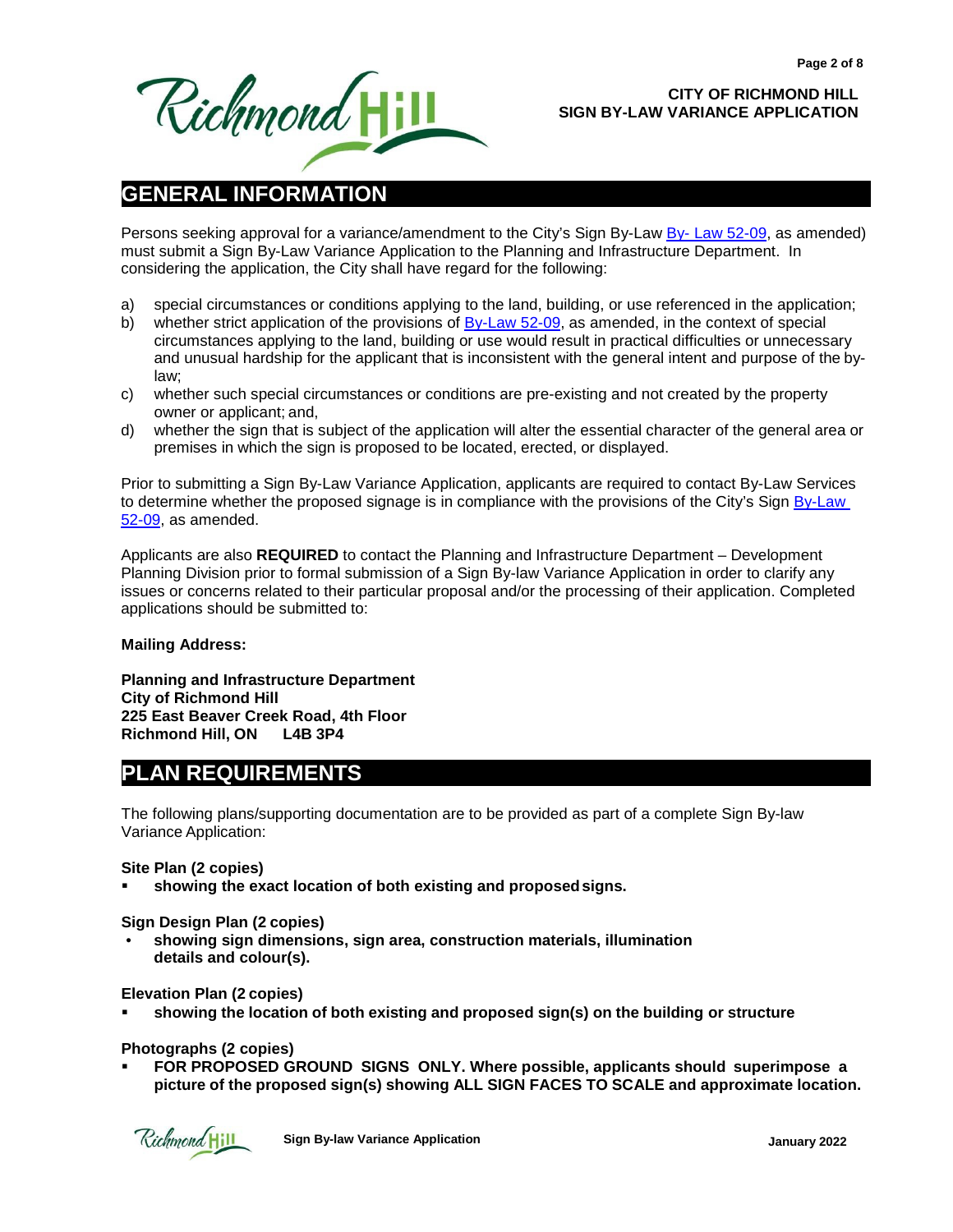- **NOTES: (1) EXISTING ILLEGAL SIGNS THAT REQUIRE A VARIANCE AND HAVE BEEN ERECTED WITHOUT A SIGN PERMIT WILL RESULT IN THE PAYMENT OF AN ADDITIONAL ADMINISTRATION FEE BEING APPLIED ALONG WITH ALL OTHER APPLICABLE FEES ASSOCIATED WITH THE APPLICATION.** 
	- **(2) ADDITIONAL INFORMATION MAY BE REQUIRED AT THE REQUEST OF THE CITY.**
	- **(3) THE COMPLETED APPLICATION FORM MUST BE SIGNED BY THE OWNER OF THE PROPERTY. ALTERNATIVELY, A LETTER FROM THE OWNER AUTHORIZING THE APPLICATION MUST BE SUBMITTED TO THE CITY.**

In order to avoid processing delays, please ensure that:

- all of the information provided on the submitted drawings is adequate and complete. Incomplete applications **WILL NOT** be accepted for processing;
- all measurements on the submitted plans are required to be depicted in **METRIC**;
- the minimum number of **FULL SIZE** copies of each required plan are provided; and,
- all submitted plans are to be folded to either letter size (i.e. 8.5 by 11 inches) or legal size (i.e. 8.5 by 14 inches) with title block showing**.** It should be noted that **UNFOLDED PLANS WILL NOT BE PROCESSED.**

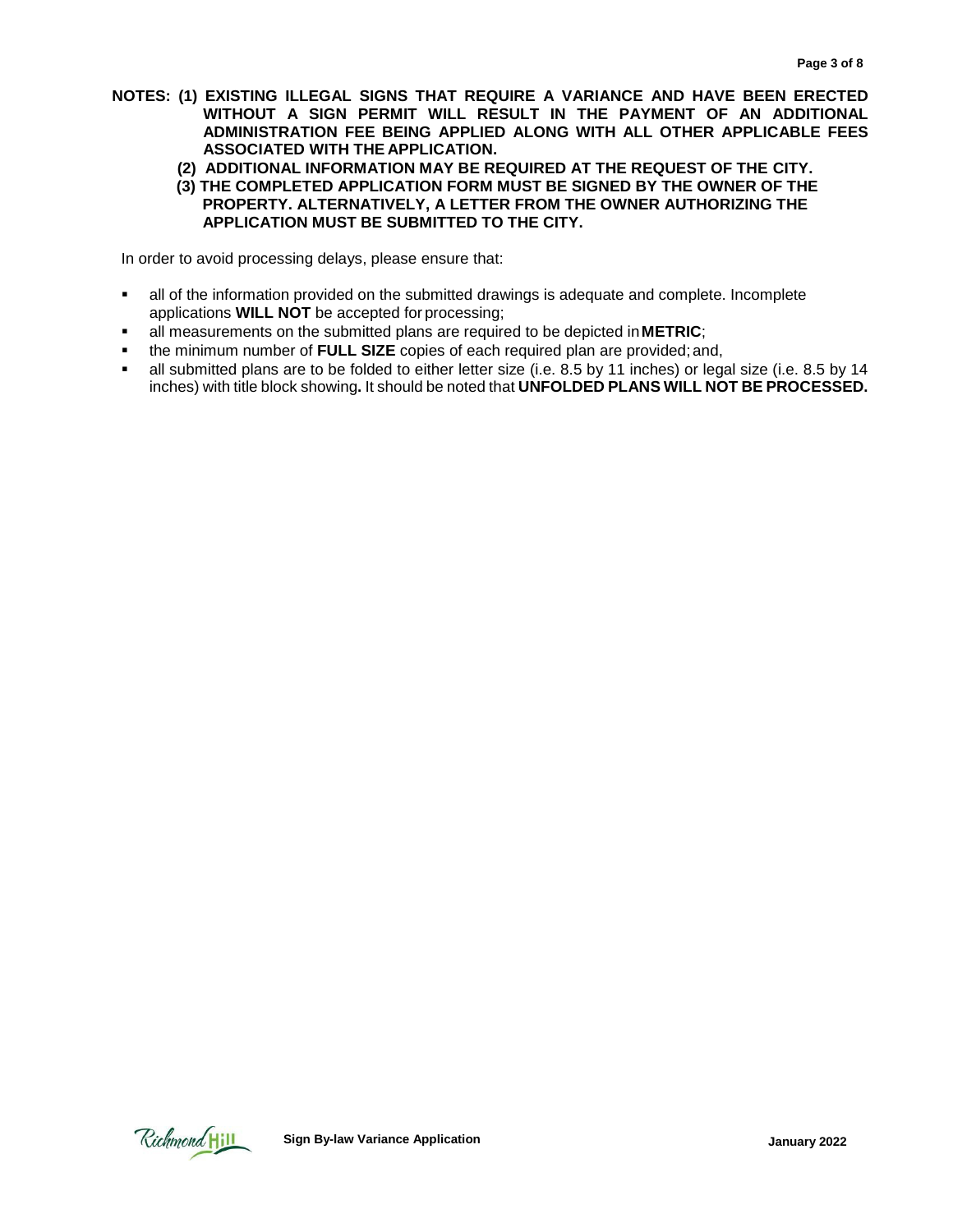| Page 4 of 8 |  |
|-------------|--|
|-------------|--|

# **SIGN BY-LAW VARIANCE APPLICATION FORM**

|                    |                                           | <b>APPLICANT INFORMATION</b> |                                         |                                       |  |
|--------------------|-------------------------------------------|------------------------------|-----------------------------------------|---------------------------------------|--|
|                    | Registered Property Owner (name in full): |                              |                                         |                                       |  |
|                    | Company (if applicable):                  |                              |                                         |                                       |  |
| Address:           |                                           |                              |                                         |                                       |  |
| Municipality:      |                                           | Province:                    |                                         | Postal Code:                          |  |
| Telephone:         |                                           | Fax:                         |                                         | E-mail:                               |  |
|                    |                                           |                              |                                         |                                       |  |
|                    | Applicant Name (in full):                 |                              |                                         |                                       |  |
|                    | Company (if applicable):                  |                              |                                         |                                       |  |
| Applicant is:      |                                           |                              |                                         |                                       |  |
| Owner∏             | ]Agent <br>Solicitor                      | Planning Consultant          | Architect                               | Contractor<br>Other:<br><b>Tenant</b> |  |
| Address:           |                                           |                              |                                         |                                       |  |
|                    | Municipality:<br>Province:                |                              |                                         | Postal Code:                          |  |
| Telephone:         |                                           | Fax:                         |                                         | E-mail:                               |  |
|                    |                                           |                              | <b>PROPERTY INFORMATION</b>             |                                       |  |
| Municipal Address: |                                           |                              |                                         |                                       |  |
| Legal Description: |                                           |                              |                                         |                                       |  |
|                    | Existing Land Use(s):                     |                              |                                         |                                       |  |
| Lot Area (ha):     |                                           | Frontage (m):                |                                         | Depth (m):                            |  |
|                    |                                           | PROPOSED SIGN SPECIFICATIONS |                                         |                                       |  |
|                    |                                           |                              |                                         | <b>SIGN SETBACK(S) FROM</b>           |  |
| <b>SIGN ID</b>     |                                           | <b>SIGN AREA</b>             | <b>DIMENSIONS</b>                       | <b>PROPERTY LINE(S) (FOR</b>          |  |
|                    | <b>SIGN TYPE</b>                          | (m <sup>2</sup> )            | (m)                                     | <b>GROUND SIGNS ONLY (m)</b>          |  |
|                    |                                           |                              |                                         |                                       |  |
|                    |                                           |                              |                                         |                                       |  |
|                    |                                           |                              |                                         |                                       |  |
|                    |                                           |                              |                                         |                                       |  |
|                    |                                           |                              |                                         |                                       |  |
|                    |                                           |                              |                                         |                                       |  |
|                    |                                           |                              | NATURE AND EXTENT OF VARIANCE REQUESTED |                                       |  |
|                    | <b>DESCRIPTION OF</b>                     | <b>PROPOSED</b>              |                                         |                                       |  |
|                    | <b>RELIEF REQUIRED (i.e.</b>              |                              | (BASED ON                               | <b>SECTION(S) OF BY-LAW</b>           |  |
| <b>SIGN ID</b>     | <b>SIGN AREA, SIGN</b>                    | <b>PERMITTED</b>             | <b>SUBMITTED</b>                        | <b>REQUIRING VARIANCE</b>             |  |
|                    | <b>HEIGHT)</b>                            |                              | <b>DRAWINGS)</b>                        |                                       |  |
|                    |                                           |                              |                                         |                                       |  |
|                    |                                           |                              |                                         |                                       |  |
|                    |                                           |                              |                                         |                                       |  |
|                    |                                           |                              |                                         |                                       |  |
|                    |                                           |                              |                                         |                                       |  |
|                    |                                           |                              |                                         |                                       |  |
|                    |                                           |                              | <b>REQUEST JUSTIFICATION</b>            |                                       |  |
|                    |                                           |                              |                                         |                                       |  |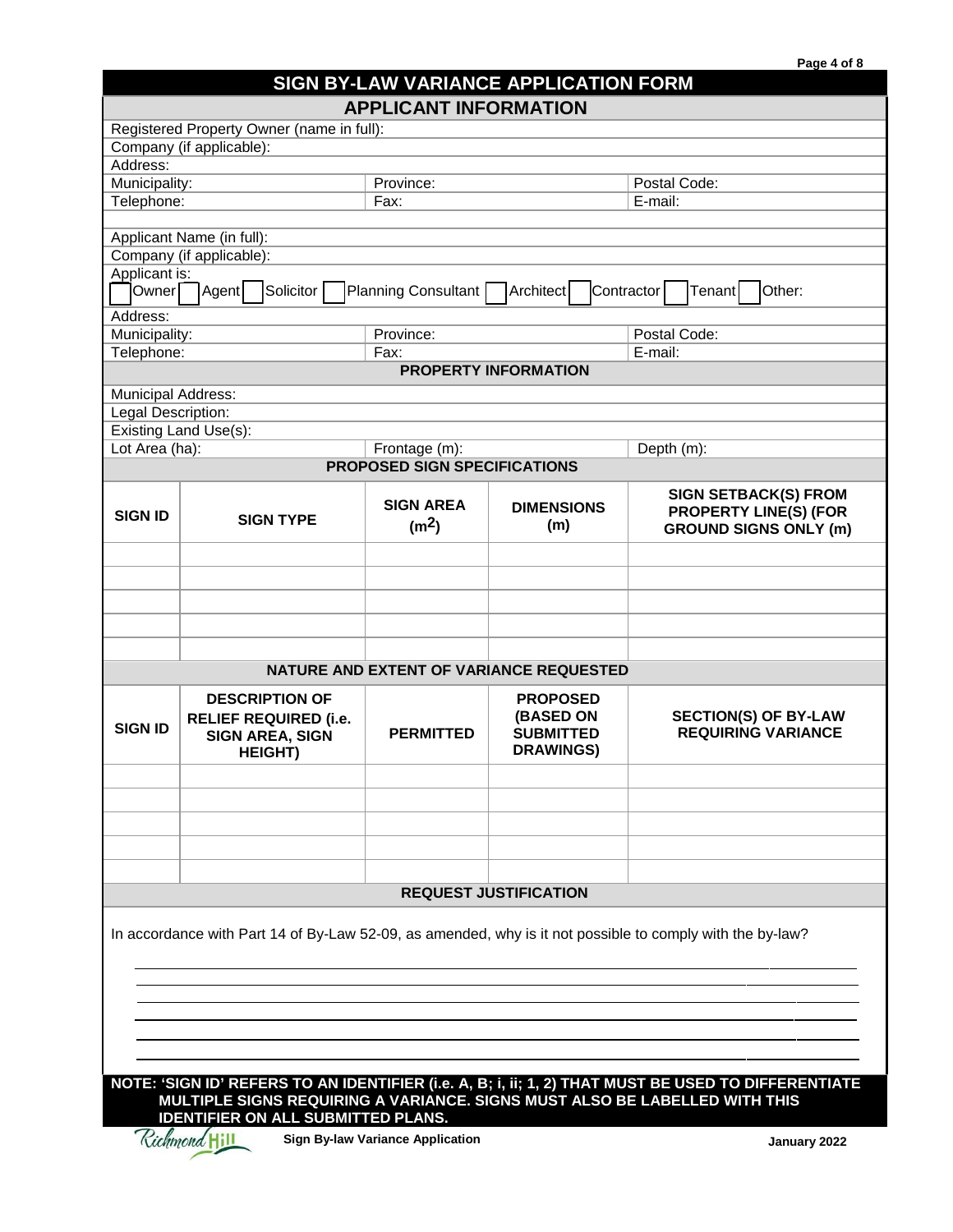#### **SUBMISSION REQUIREMENTS CHECKLIST**

#### **PLEASE CHECK ITEMS SUBMITTED WITH THE APPLICATION**

A completed Sign By-Law Variance Application Form **(1 copy)** 

Site Plan - showing exact location of existing and proposed signs **(2 copies)** 

Sign Design Plan - showing sign dimensions, sign area, construction materials, illumination details, and colour **(2 copies)** 

Elevation Plan(s) - showing the location of existing and proposed sign(s) on the building or structure **(2 copies)** 

Photographs **(FOR PROPOSED GROUND SIGNS ONLY)** - showing the proposed sign location. Where possible, superimpose a picture of the proposed sign(s), showing all sign faces to scale and their approximate location. **(2 copies)** 

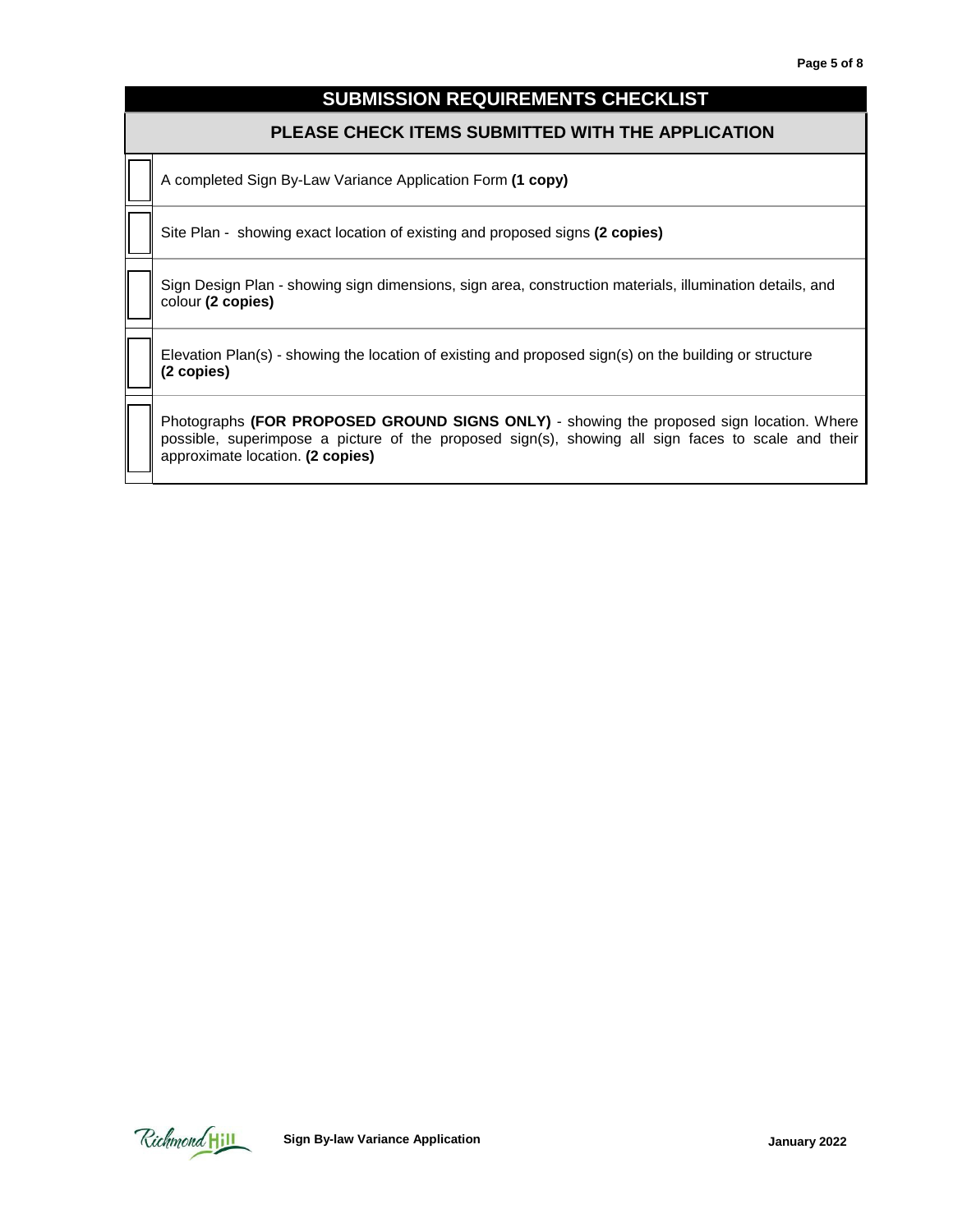## **AUTHORIZATION OF REGISTERED OWNER(S)**

| $\mathsf{I}, \underline{\hspace{1cm}}$<br>of the                                                                                                                                                                                         | $\frac{1}{2}$ in the $\frac{1}{2}$ in the $\frac{1}{2}$<br>οf<br>solemnly declare that all of the above statements contained within the<br>application are true and I make this solemn declaration conscientiously believing it to be true and knowing<br>that it is the same force and effect as if made under oath and by virtue of the Canada Evidence Act.        |
|------------------------------------------------------------------------------------------------------------------------------------------------------------------------------------------------------------------------------------------|-----------------------------------------------------------------------------------------------------------------------------------------------------------------------------------------------------------------------------------------------------------------------------------------------------------------------------------------------------------------------|
|                                                                                                                                                                                                                                          | I/We, Moreover 2012, being the registered owner(s) of the subject lands, hereby                                                                                                                                                                                                                                                                                       |
| I/We,<br>consideration by the City of Richmond Hill.                                                                                                                                                                                     | being the registered owner(s) of the subject lands, hereby<br>authorize and provide consent to municipal and relevant external agency review staff to enter upon the<br>subject lands during regular business hours over the time that the application(s) is/are under                                                                                                |
|                                                                                                                                                                                                                                          |                                                                                                                                                                                                                                                                                                                                                                       |
| Signature of Registered Owner: Law and Contract the Contract of Registered Owner: Law and Contract of Register                                                                                                                           |                                                                                                                                                                                                                                                                                                                                                                       |
|                                                                                                                                                                                                                                          |                                                                                                                                                                                                                                                                                                                                                                       |
|                                                                                                                                                                                                                                          |                                                                                                                                                                                                                                                                                                                                                                       |
| Act."                                                                                                                                                                                                                                    | "Notice of Collection"<br>"The information collected on this form is authorized under the Planning Act R.S.O. 1990 as amended, c. P.13,. All<br>information is considered to be available to the members of the PUBLIC upon demand. This practice is in<br>accordance with the principles contained in the Municipal Freedom of Information and Protection of Privacy |
|                                                                                                                                                                                                                                          | <b>OFFICE USE ONLY</b>                                                                                                                                                                                                                                                                                                                                                |
| File Number:                                                                                                                                                                                                                             | Related File Number:                                                                                                                                                                                                                                                                                                                                                  |
| D22-and the contract of the contract of the contract of the contract of the contract of the contract of the contract of the contract of the contract of the contract of the contract of the contract of the contract of the co<br>$\Box$ |                                                                                                                                                                                                                                                                                                                                                                       |
|                                                                                                                                                                                                                                          | $\Box$ D02- $\Box$ D02- $\Box$ D02- $\Box$ D02- $\Box$ D02- $\Box$ D02- $\Box$ D02- $\Box$ D02- $\Box$ D02-                                                                                                                                                                                                                                                           |
|                                                                                                                                                                                                                                          | D03- <b>March 2008</b><br>П                                                                                                                                                                                                                                                                                                                                           |
|                                                                                                                                                                                                                                          | $D04-$<br>$\Box$                                                                                                                                                                                                                                                                                                                                                      |
|                                                                                                                                                                                                                                          | $\Box$                                                                                                                                                                                                                                                                                                                                                                |
| Date Received:                                                                                                                                                                                                                           | Date Completed:                                                                                                                                                                                                                                                                                                                                                       |
| Amount Paid: \$                                                                                                                                                                                                                          | Checked by:                                                                                                                                                                                                                                                                                                                                                           |
| Planner Assigned:                                                                                                                                                                                                                        | Development Process Coordinator:                                                                                                                                                                                                                                                                                                                                      |

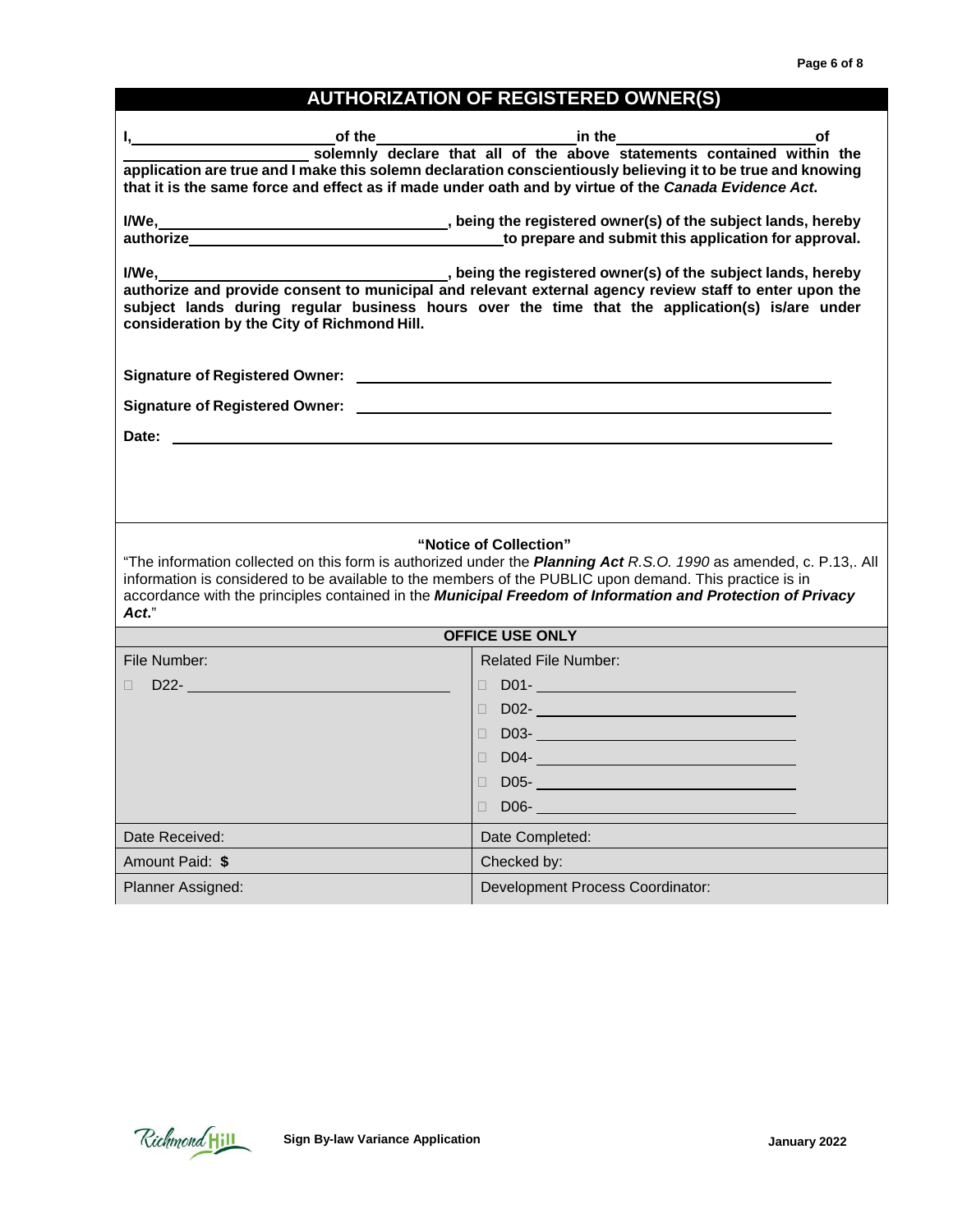|                                                                                                                                                                                                                                                 | 2022 APPLICATION AND PROCESSING FEES |    |       |
|-------------------------------------------------------------------------------------------------------------------------------------------------------------------------------------------------------------------------------------------------|--------------------------------------|----|-------|
| <b>SIGN BY-LAW VARIANCE</b>                                                                                                                                                                                                                     |                                      |    |       |
| Sign By-Law Variance Application Fee                                                                                                                                                                                                            |                                      | \$ | 2,052 |
| <b>First Notice Sign</b>                                                                                                                                                                                                                        |                                      | \$ | 368   |
| <b>Additional Notice(s)</b>                                                                                                                                                                                                                     | # of notices<br>x \$131              | \$ |       |
| Re-Application                                                                                                                                                                                                                                  |                                      | Ŝ. | 1,030 |
| <b>SIGN BY LAW AMENDMENT</b>                                                                                                                                                                                                                    |                                      |    |       |
| <b>Application Fee</b>                                                                                                                                                                                                                          |                                      | \$ | 2,052 |
| Advertising Fee (including HST)                                                                                                                                                                                                                 |                                      | \$ | 682   |
| First Notice Sign                                                                                                                                                                                                                               |                                      | \$ | 368   |
| <b>Additional Notice(s)</b>                                                                                                                                                                                                                     | # of notices $x $131$                | \$ |       |
| <b>Re-Application Fee</b>                                                                                                                                                                                                                       |                                      | \$ | 1,030 |
|                                                                                                                                                                                                                                                 | <b>ADMINISTRATION FEE</b>            |    |       |
| Administration Fee (for processing an application for existing illegal sign)                                                                                                                                                                    |                                      | ß. | 1,264 |
|                                                                                                                                                                                                                                                 | <b>TOTAL \$</b>                      |    |       |
| ALL FEES EFFECTIVE JANUARY 1, 2022, IN ACCORDANCE WITH BY LAW 68 21<br>ALL CHEQUES TO BE MADE PAYABLE TO THE CITY OF RICHMOND HILL                                                                                                              | (NON REFUNDABLE)                     |    |       |
| NOTE: A RE-APPLICATION FEE AND/OR FILE MAINTENANCE FEE SHALL APPLY TO AN APPLICATION<br>THAT HAS BEEN DORMANT FOR ONE (1) YEAR OR FOR OWNER INITIATED MODIFICATIONS OR<br><b>REVISIONS TO AN APPLICATION CIRCULATED FOR REVIEW AND COMMENT.</b> |                                      |    |       |